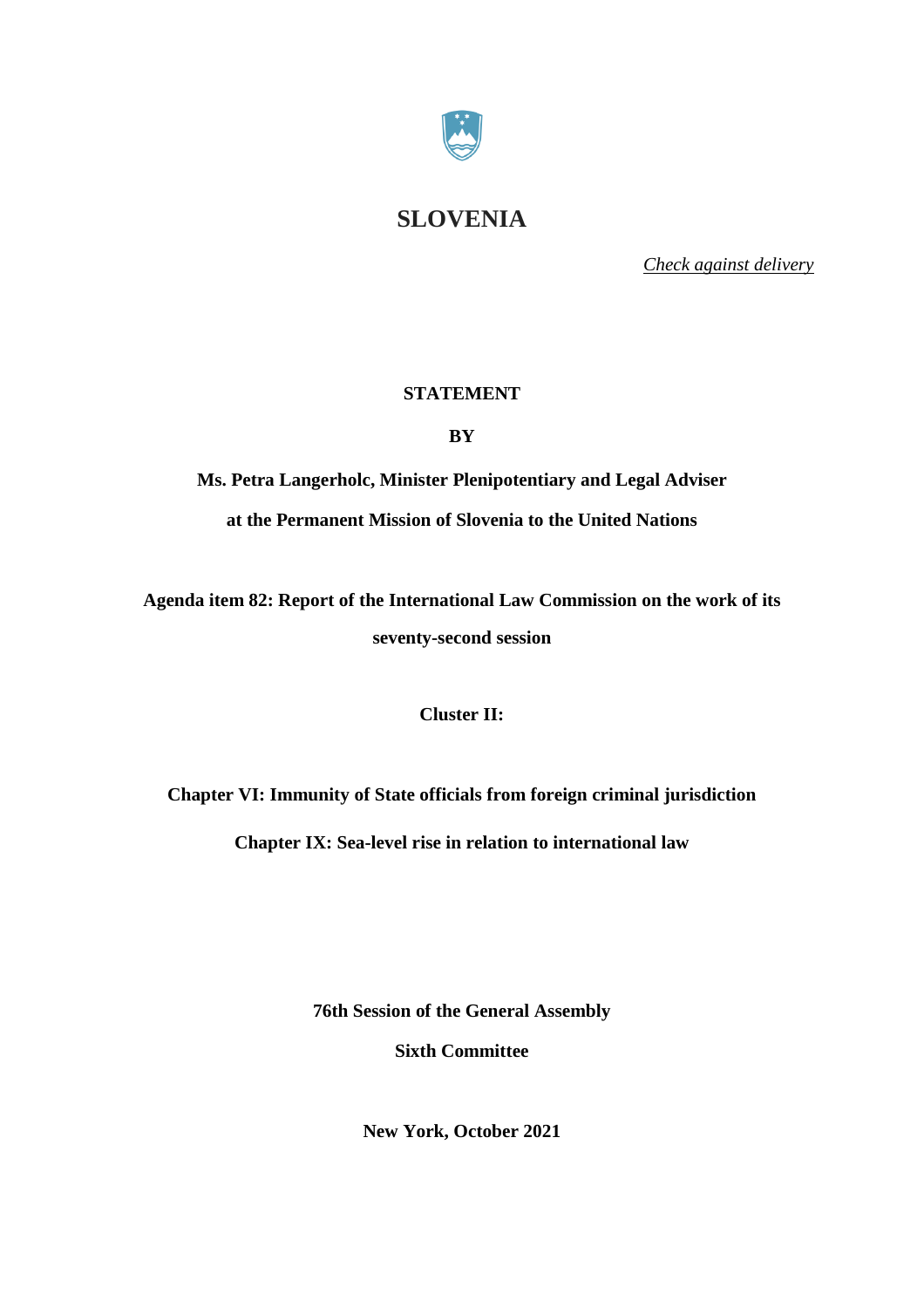Madam Chairperson,

Slovenia is pleased to address the Sixth Committee on the work of the International Law Commission within cluster II on the [Immunity](http://legal.un.org/docs/?path=../ilc/reports/2021/english/chp6.pdf&lang=EFSRAC) of State officials from foreign criminal juris[diction](http://legal.un.org/docs/?path=../ilc/reports/2021/english/chp6.pdf&lang=EFSRAC) and Sea-level rise in relation to [international](http://legal.un.org/docs/?path=../ilc/reports/2021/english/chp9.pdf&lang=EFSRAC) law.

In relation to the topic of Immunity of State officials from foreign criminal [jurisdiction,](http://legal.un.org/docs/?path=../ilc/reports/2021/english/chp6.pdf&lang=EFSRAC) let me first thank the Special Rapporteur Ms Escobar Fernandez for her eighth report. We note that her knowledge of the subject, guidance and cooperation greatly facilitated the work of the Commission. We also appreciate the work of the Commission as a whole on the subject. Recognising the complexity of this significant topic, we emphasise the need for a systemic approach, which streamlines and enhances the debate. Slovenia welcomes the progress of the work, which started in 2007 and encourages the Commission to intensify the efforts to achieve further meaningful progress.

Indeed, the topic of immunities of State officials requires careful and thorough examination, which takes into account State practice, *opinion iuris* and trends in international law. It touches the principles of the sovereign equality of States and should also be addressed against the background of the fight against impunity, ensuring accountability and providing justice for the victims, especially in connection with crimes that concern the international community as a whole. Taking that into consideration, as well as the achievements of the international community in the field of international criminal law, Slovenia is convinced that further efforts on this topic could contribute to the progressive development and codification of international law. We acknowledge safeguarding the independence of regimes applicable to immunity and preserving the special norms on the functioning of international criminal tribunals. We agree that immunities before international criminal tribunals fall outside the scope of the general topic.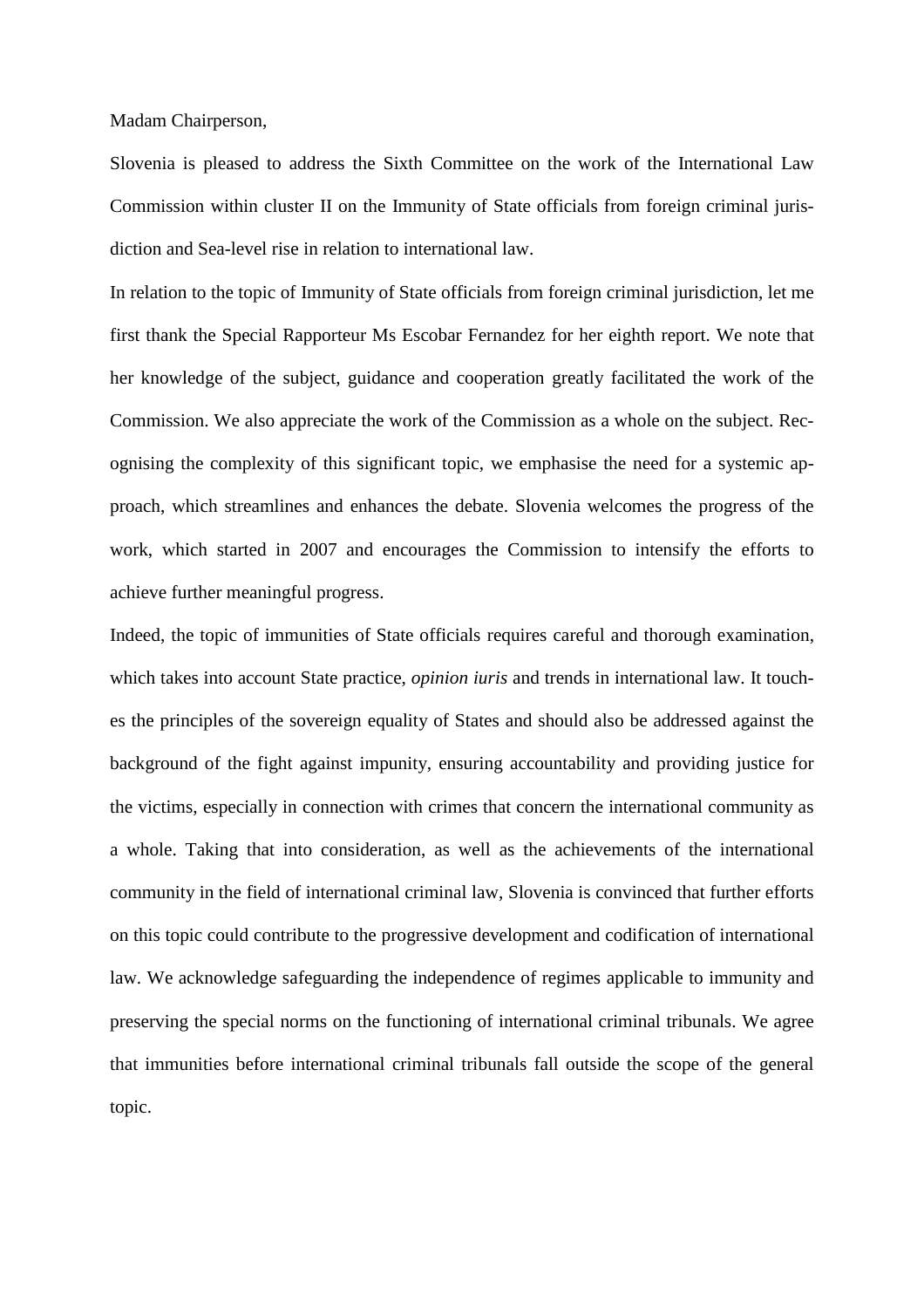The three-phased system for the settlement of disputes, a combination of mechanisms of a mandatory and voluntary nature, is a relevant indication of which tools for dispute settlement are of a primary nature. A larger toolbox is always at disposal, although predetermined mechanisms can facilitate a timelier proceeding to a dispute settlement and its effective resolution. We agree that creating a specialised body would not be practical and helpful.

Furthermore, Slovenia welcomes the Special Rapporteur's intention to include in the commentary the reference to good practices that could help solve the problems that arise in practice in the process of determining and applying immunity.

Slovenia wishes to reiterate the importance of the topic and to express support for the Commission in continuing its endeavours.

## Madam Chairperson,

Turning to the Sea-level rise in relation to international law, Slovenia commends the Study Group for its work and expresses its appreciation for the detailed analysis and preliminary observations contained in the first issues paper, prepared by the co-Chairs of the Study Group, Mr Aurescu and Ms Oral.

The Republic of Slovenia fully aligns itself with the statement delivered by the European Union and would like to contribute further to this debate in its national capacity.

Sea-level rise is inevitable, its effects are imminent, and we need to approach the topic with a full appreciation of its urgency. The issue concerns not only small island developing states but also other coastal states, especially those with low-lying coasts. Consequently, the international community as a whole is facing serious challenges in the fields of human rights, territorial sovereignty and migration.